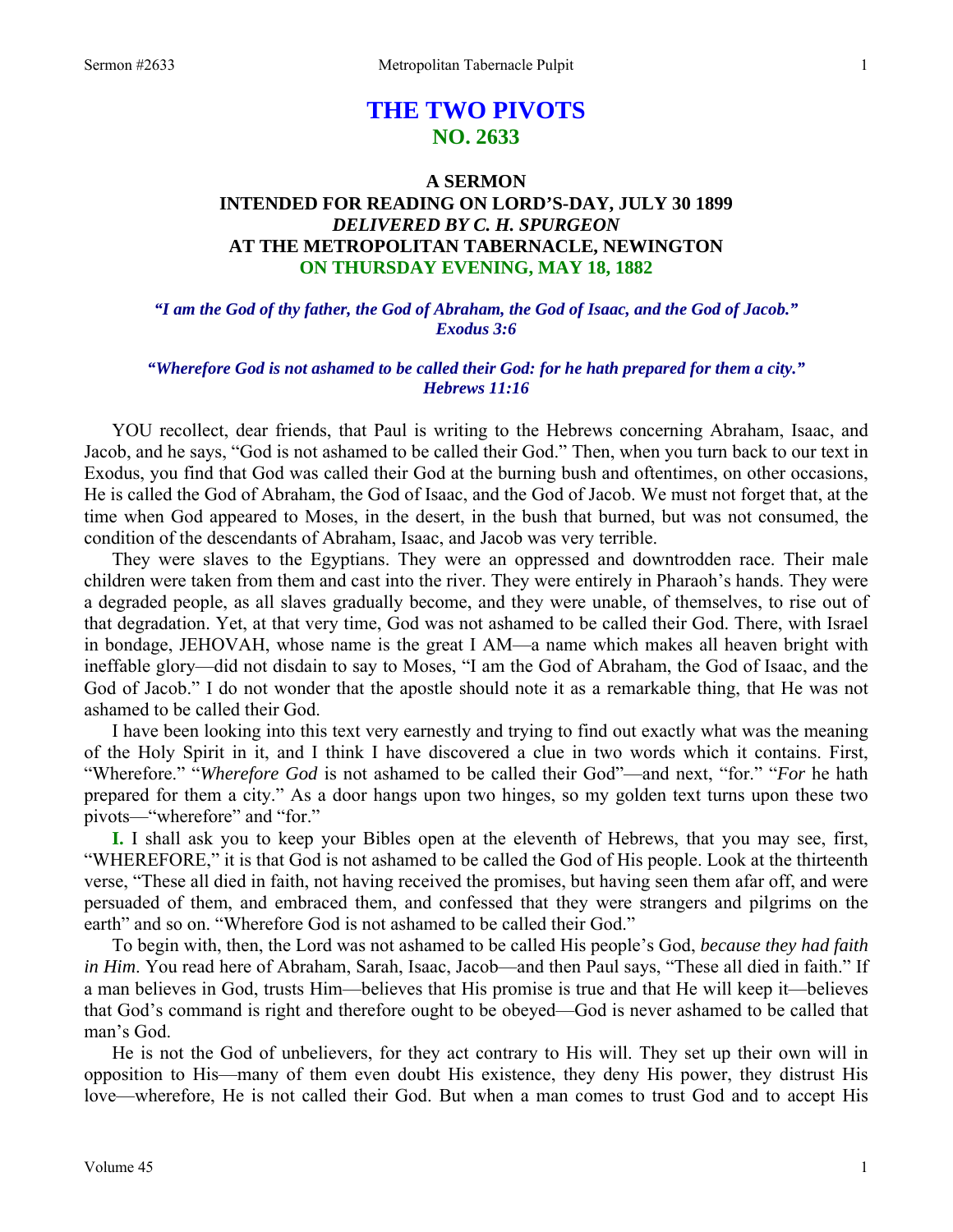Word, from that moment God sees in that man the work of His grace, which are very precious in His eyes, and He is not ashamed to be called that man's God.

 Notice that it is said, "These all died in faith," so that they did not believe in God for a little while and then become unbelievers, but throughout the whole of their lives, from the moment when they were called by God's grace, they continued to believe Him, they trusted Him till they came to their graves so that this epitaph is written over the mausoleum where they all lie asleep, "These all died in faith."

 Ah! my beloved brothers and sisters, it is very easy to say, "I believe," and to get very enthusiastic over the notion that we have believed. But so to believe as to persevere to the end—this is the faith which will save the soul. "He that shall endure unto the end, the same shall be saved."

 The faith that many waters cannot drown and the fiercest fires cannot burn—the faith that plods on throughout a long and weary life—the faith that labors on, doing whatever service God appoints it—the faith that waits patiently, expecting the time when every promise of God shall be fulfilled to the letter when its hour has come—that is the faith which, if it be in a man, makes him such a man that God is not ashamed to be called his God.

 I put it to every one of you, have you a faith that will hold on and hold out—not a faith that starts with a fine spurt, but a faith that runs from the starting place to the goal? Some of you, I know, have believed in God these twenty, thirty, forty, or even fifty years. Just before I came to this service, I stood by the bedside of a dear brother who is the nearest to Job of any man I ever saw, for he is covered from head to foot with sore blains—I might almost say, "wounds, and bruises, and putrefying sores"—and yet he is as happy as anyone among us, joyful and cheerful as he talks about the time when he shall be "with Christ, which is far better."

 Oh, that is the faith we want! "These all died in faith," "wherefore God is not ashamed to be called their God." He is not the God of apostates, for He has said, "If any man draw back, my soul shall have no pleasure in him." If he has put his hand to the plow and looks back, he is not worthy of the kingdom. It is the man who steadily and perseveringly, resting in his God and believing Him against all that may be said by God's foes, holds on until he sees the King in His beauty in the land which is very far off. Of such a man it may be truly said that God is not ashamed to be called his God.

 Now let us come back to the Scripture. We cannot do better than keep close to it, for our text is only to be understood by the context. Scripture is the best interpreter of Scripture. The locks of Scripture are only to be opened with the keys of Scripture. There is no lock in the whole Bible, which God meant us to open, without a key to fit it somewhere in the Bible—and we are to search for it until we find it.

 Now read on in the thirteenth verse, "These all died in faith, not having received the promises." That is to say, the things that God promised to them, He did not give them in their mortal life, and they did not always expect that He would do so. *They were a waiting people*. God loves those who are like Himself. I am not now speaking of His love of benevolence, for with that love He loved us even when we were dead in trespasses and sins, but I am speaking of the love of complacency which makes Him not ashamed to be called our God. In that sense, God loves those who are like Himself—and God is a waiting God—He is never in a hurry. How wondrous is the leisure of the Eternal!

 When He is coming to help His people, He is quick, indeed. "He rode upon a cherub, and did fly: yea, he did fly upon the wings of the wind." But oftentimes, He waits and tarries till some men count it slackness. But He does not reckon time as we do. With God, a day is as a thousand years, and a thousand years as one day.

 So, being Himself a waiting God, He loves a waiting people. He loves a man who can take the promise and say, "I believe it. It may never be fulfilled to me in this life, but I do not want that it should be. I am perfectly willing that it should be fulfilled when God intends that it should be." Abraham saw Christ's day afar off, but he never saw Christ—yet he rejoiced in the promise of which he did not receive the fulfillment. Isaac did not see Christ, except in a vision of the things that were long afterwards to come to pass. Jacob did not hear that joyful sound, which—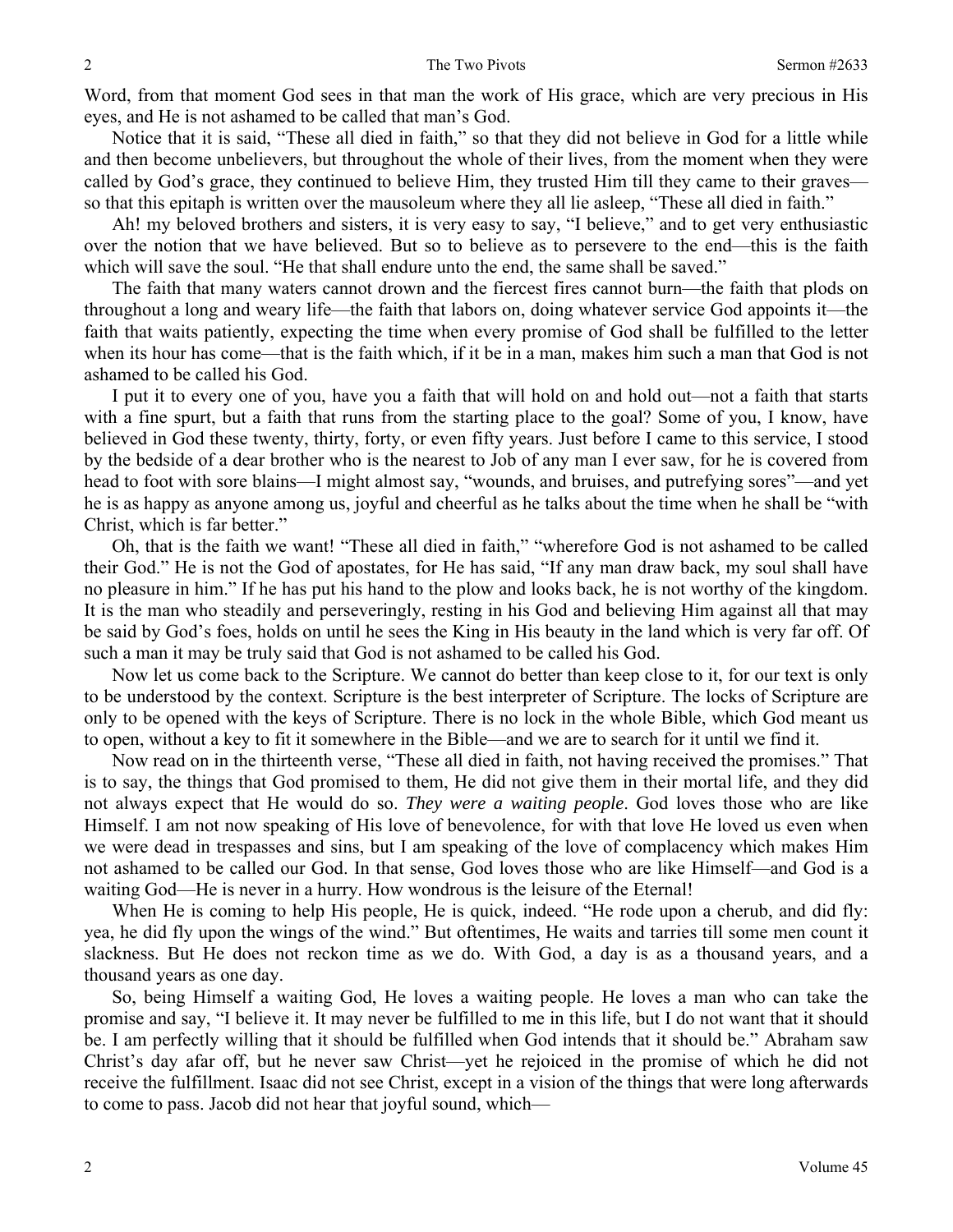#### Sermon #2633 The Two Pivots 3

#### *"Kings and prophets waited for, And sought, but never found."*

But they were perfectly willing to wait and God was not ashamed to be called the God of such a waiting people.

 You remember Mr. Bunyan's description of the two children, Passion and Patience? Passion would have his best things now, and he had them. But he soon spoiled them, misused them, and abused them. But Patience would have his best things last and as Bunyan very prettily says, "There is nothing to come after the last." Therefore, when Patience got his best things, they lasted on forever and forever. God loves not the passion, but He loves the patience. "The husbandman waiteth for the precious fruit of the earth and has long patience for it." And I would fain imitate him. "My soul, wait thou only upon God; for my expectation is from him." The worldly man lives in the present, but that is a poor way of living, worthy only of the beasts that perish.

 Look on the sheep and bullocks in the pasture—what kind of life is theirs? They also live in the present. If they have grass enough for today, they are perfectly satisfied. The butcher's knife has no terrors for them and neither do they, in the cold of winter, look forward to the bright days of summer. They cannot look before them and God loves not men who are like the beasts of the field. He is ashamed to be called their God.

 But He loves the man who gets to live in eternity, for God Himself lives there. To God there is no past, present, or future—He sees all at a single glance. And when a man comes to feel that he is not living simply in today which will so soon end, but that he is living in the eternity which will never end, when he is rejoicing in the covenant, "ordered in all things, and sure," made from before the foundation of the world—when a man feels that he is living in the future as well as the present, that his vast estates are on the other side of Jordan, that his chief joy is up there where Christ sits at the right hand of God, and that his own heart has gone up there where his treasure is, for "where your treasure is, there will your heart be also"—when the affection is set, not upon things below, but upon things above—that is the man whom God loves, because he has learned how to live in God's atmosphere, in God's own eternity.

 He has risen above the beggarly elements of time and space. He is not circumscribed by Almanacs, and days, and months, and years—his thoughts range right away from that glorious declaration, "I have loved thee with an everlasting love," to those endless, dateless periods when still the everlasting love of God will be the constant delight of His people.

 I see, then, why it is written that "God is not ashamed to be called their God," because they are content to live without having received the promises, but to keep on patiently waiting with a holy, joyful confidence, till the hour of God's gracious purpose shall arrive and the promise shall be fulfilled.

 Now read on in the thirteenth verse, and see whether this description fits yourself, dear friend. "But having seen them afar off." So *they were a far-seeing people*. God, you know, sees everything. And He loves people who can see afar off. The gods of the heathen have eyes, but they see not. And the psalmist says, "They that make them are like unto them." So they that worship a blind god are a blind people.

 But they that worship a seeing God are themselves made to see, for they are numbered with the pure in heart who shall see God. It is a grand thing when a man can see infinitely further than these poor eyes can carry, and far beyond the range of the strongest telescope—when he can see beyond death—and see beyond the judgment seat—and see right into heaven and there behold the Lamb leading His glorified flock to the living fountains of waters, and the saints, with tearless eyes, forever bowing before the throne of God and the Lamb.

 God is not ashamed to be called the God of the people who can do this. God is ashamed to be called the God of you blind people, whose eyes have never been opened. But when He opens your eyes, then He becomes your God and He is not ashamed to be so called, for He it is that gives us this blessed power to see. Until spiritual sight is thus bestowed upon us, we are blind. But when God has given us sight,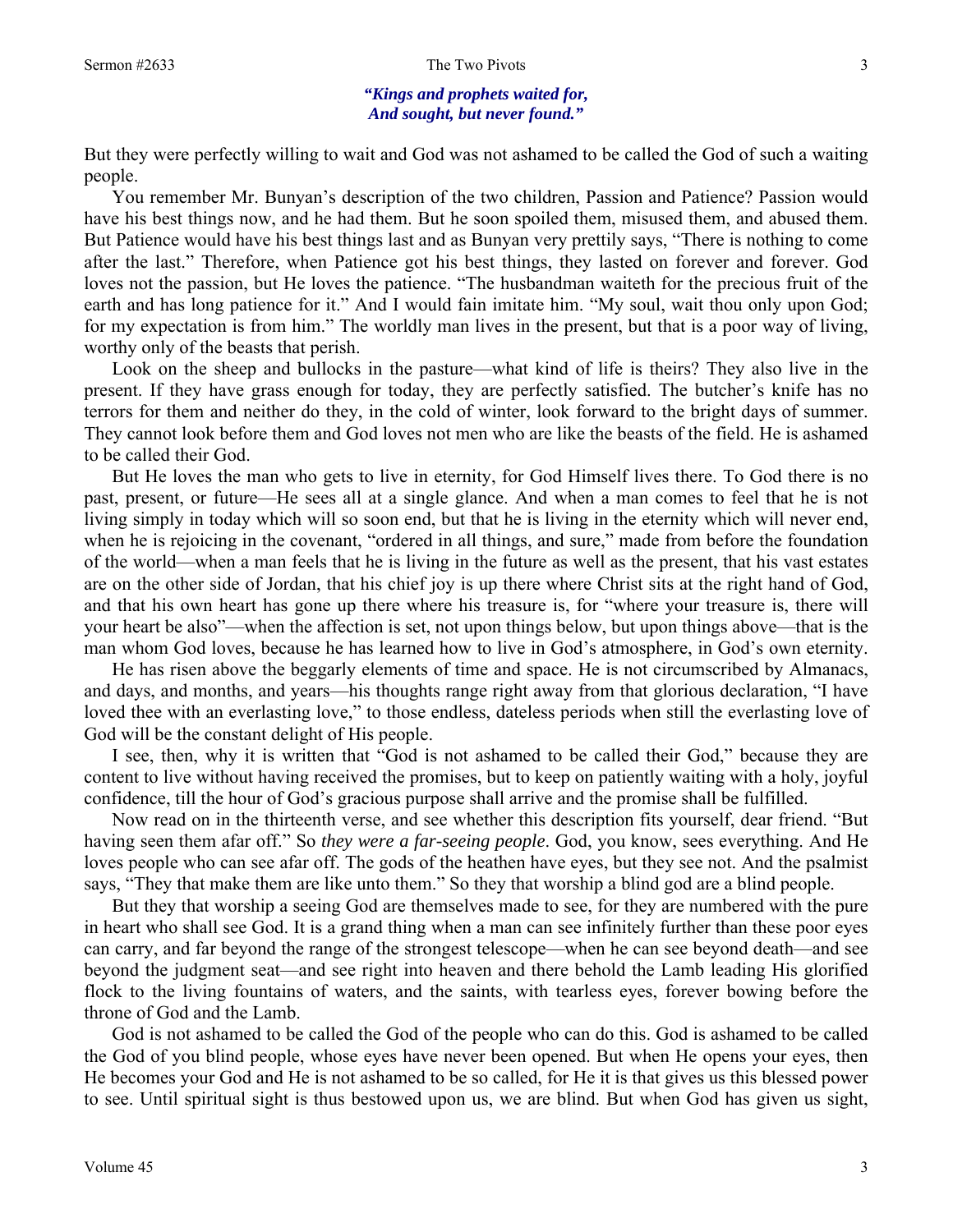then He is not ashamed to own us as His children, nor is He ashamed to acknowledge that He Himself is our God.

 I appeal to you whom I am now addressing and ask whether you can see God's promises afar off? There are some who say, "A bird in the hand is worth two in the bush." Yes, it may be so with the poor birds that sing here, but for my part, I am willing to wait till I can have the one in the bush, if it is in the bush that burned with fire because God was there. You may have the bird in the hand, if you will. You will soon pluck off its feathers, it will speedily die in your hand, and there will come an end to it.

 But there are other birds which, as yet, we cannot reach, but which are really ours, and if we cannot at present grasp them, we are willing to wait God's time, because we can see that they will be in our hands in the future, we can already see them "afar off." Unhappy is the man who sees nothing but what he calls, "the main chance," or who sees nothing but that which is within a few feet of him. Wretched indeed is he who lives only to get money, or to gain honor—whose whole life is spent in the pursuit of personal comfort, but who never had his eye opened enough to see the things eternal, and who never was able to set a value upon anything but what could be paid for with pounds, shillings, and pence.

 Beloved, have you seen the promises afar off? Has the Lord opened your eyes to see eternal things? Then it is written concerning you also, "Wherefore God is not ashamed to be called their God."

 Now pass on to the next sentence, for every word is fruitful with meaning—"and were persuaded of them, and embraced them." *They were people who rejoiced in things unseen*. You will find that, in the Revised Version, the words, "persuaded of them," are left out, and very properly so, for there is no doubt whatever that they were not in the original, but were added by somebody who wished to explain the meaning to us. The Greek is properly rendered, "but having seen them afar off, greeted them," but I like, even better, the translation, "embraced them."

 It means that, as for the things which are promised to us, if we are believers, like Abraham, Isaac, and Jacob, we have, from afar, seen those promised things and we have welcomed them. Or to use our Authorized Version, we have "embraced them." We have pressed them to our bosom, we have hugged them to our heart, we have loved them in our very soul, we have rejoiced in them. They have filled our spiritual nature full of music and all the bells of our being are ringing merry peals because of the blessed promises of our God. Now, when a man is of that mind, God is not ashamed to be called his God.

Let me ask you then, dear friend—What is it that you are embracing? Is it some earthly thing? Does your heart love and cling to that which you can see, and touch, and handle? Is that your chief delight? Then God is ashamed to be called your God, because you are an idolater. You are worshipping some created thing. But if you can say of Christ, "He is all my salvation, and all my desire," then God is not ashamed to be called your God.

 Remember what David said, "Delight thyself also in the LORD, and he shall give you the desires of thine heart," for God is able to give to a man his desires when all his heart is delighting in his God—and God is not ashamed to be called his God. The Lord's love is not set upon merely material objects. The infinite heart of God loves truth, and righteousness, and purity, and everything that is holy and glorious. And if your heart does the same, God is not ashamed to be called your God.

 But if you do not love these things, you have neither part nor lot in God, but you are a stranger to Him, and though I speak this solemn truth in gentle language, I pray that it may drop like caustic upon your spirit and burn its way into your very soul. What an awful thing it must be to be without God—to have no part nor lot in Him—never to be able to say, "My God, my Father," but only to speak of Him as a God—an unknown God, another man's God, but no God to you! May it not be so with you, brethren! If you can say that you have seen the promises from afar and have by faith embraced them, then God is not ashamed to be called your God.

 Pass on to the next sentence—"and confessed that they were strangers and pilgrims on the earth." *They acknowledged that they were not at home here*. Abraham never built a house. Isaac never lived anywhere but in a tent, and though Jacob tried to dwell in a settled habitation, he got into trouble through it and he was bound still to be a tent-dweller. The reason why they lived in tents was because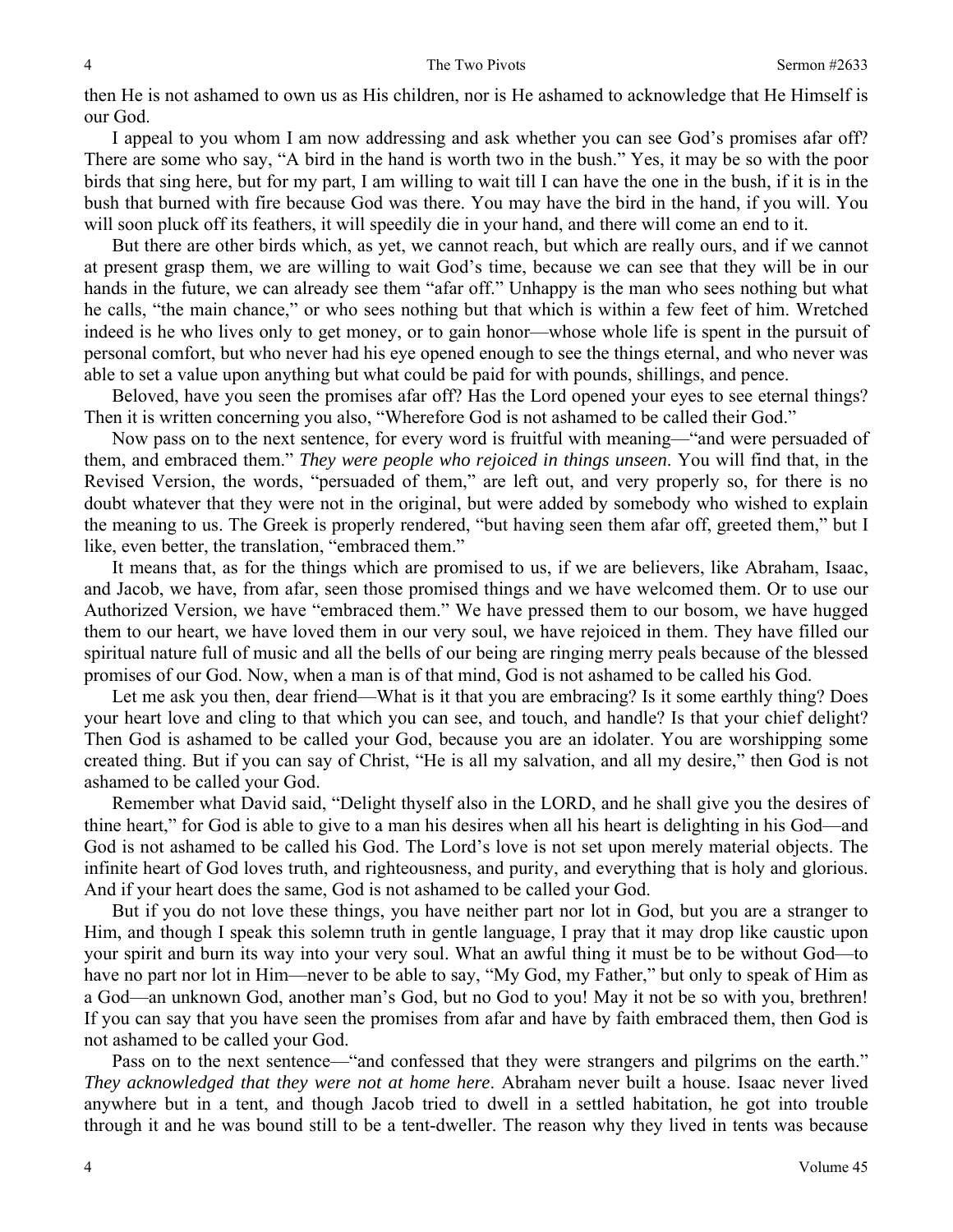they wanted to show to all around them that they did not belong to that country. There were great cities with walls which, as men said, reached to heaven, but they did not go to dwell in those cities.

 You remember that Lot did, yet he was glad enough to get out again—"saved, yet so as by fire." But Abraham, Isaac, and Jacob kept away from other men, for they were commanded to dwell alone, and not to be numbered among the nations. Nor were they—they kept themselves apart from other people as strangers and sojourners here below, so, for that very reason, God is not ashamed to be called their God.

 Remember how David says to the Lord, "I am a stranger with thee, and a sojourner, as all my fathers were." That is a very singular expression—"a stranger *with* thee"—blessed be God, not "a stranger to thee," but "a stranger with thee." That is to say, God is a stranger here—it is His own world and He made it, but when Christ, who is the Son of God, and the Creator of the world, came into it, "He came unto his own, and his own received Him not."

 And they soon made Him feel that the only treatment which He would receive at their hands was this—"This is the heir; come, let us kill him, that the inheritance may be ours." There was no man, who ever lived, who was a truer man than was Christ the Lord. But there was never a man who was more unlike the rest of men. He was a homely man, a home-loving man to the last degree, yet He was never at home. This world was not His rest. He had nowhere even to lay His head and what was true naturally, was also true spiritually. This world offered Christ no rest whatever.

 Now, dear friends, how is it with us? Do we belong to this world, or to the unseen? How do you feel about this matter? Do you feel at home here? I think that we are often compelled to cry with the psalmist, "Woe is me, that I sojourn in Mesech, that I dwell in the tents of Kedar!" We wish to do good to others as far as we can. We are men of peace, but when we speak, they are for war and we realize the truth of our Lord's words, "A man's foes shall be they of his own household."

 The more a man comes right straight out for God, the more opposition he is sure to meet with. Be half-asleep and nobody will say much against you. But wake up and be active for God and for His Christ, and you will soon discover that the seed of the serpent has the serpent's venom in it still —and it hates the seed of the woman as much as it ever did.

 It must be so, therefore always feel that you are only a stranger here and that your business is to go through this world as a traveler passes through a foreign country. He does not speak the language of the people, he does not follow their customs, he is not one of the citizens of the land. He is just a temporary dweller here below and he is on his journey home. If that is the kind of man you are, God is not ashamed to be called your God.

 But He is not the God of the earthworms that only want to burrow down into the soil. He is not the God of those who build their nests and say, "Here would we live forever." He is not the God of the man who can say, "Give me a knife and fork, and plenty to eat and drink. Give me suitable clothes to wear in the day and a nice soft bed to sleep on at night. Give me wealth, give me fame—that is all I want, and I will let heaven go to anyone who wants it." JEHOVAH is not the God of Esau, who sells his birthright for a mess of pottage, but He is the God of Abraham, of Isaac, and of Jacob, who have a heritage that they cannot see, and who count the land in which they dwell to be a place of strangers and of sojourners—and they think of themselves as only strangers and sojourners in it.

 Now read on a little further. "For they that say such things declare plainly that they seek a country." The word translated "country" might, I think be better rendered "fatherland." "They who say that they are strangers here declare plainly that they seek a fatherland." The word is sometimes translated, "their own country." "A prophet is not without honor, save in his own country." It is the same word here in the Greek. *It signifies that they sought their own country—their fatherland.* Wherefore God, who is the Father of all His people, and whose heaven is their fatherland is not ashamed to be called their God.

 Now, dear friends, are you seeking a fatherland? I put the question to every hearer here—Are *you*  looking for a fatherland? Sir Walter Scott wrote,

*"Breathes there the man, with soul so dead,*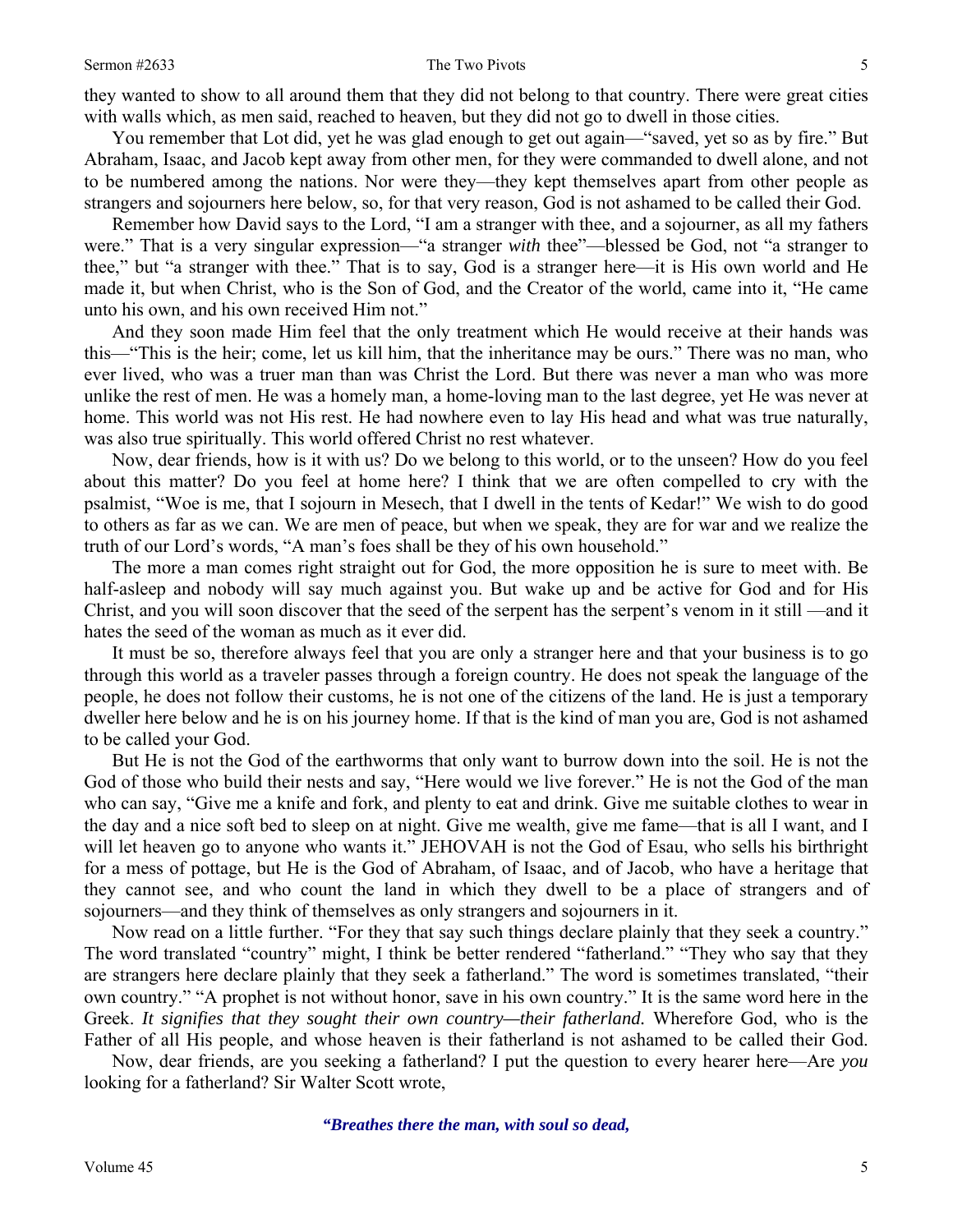*Who never to himself hath said, 'This is my own, my native land!' Whose heart has ne'er within him burned, As home his footsteps he hath turned From wandering on a foreign strand?"* 

So said the patriot poet and we have said it, too, for we are patriots. But yet I venture to say that this is not my home, this is not my fatherland.

### *"I'm but a stranger here; Heaven is my home."*

 My fatherland lies out of sight, beyond the everlasting hills, where God dwells and where Christ sits at the right hand of the Father. Now, the men who, by grace, have been brought to say this, "We are out of our own country, we are seeking a fatherland," these are the people of whom it is written, "Wherefore God is not ashamed to be called their God."

 Paul goes on to say, "And truly, if they had been mindful of that country from whence they came out, they might have had opportunity to have returned." Brethren, this is another characteristic of believers—*we have left the world as our home, and joy, and comfort, to seek a better country, but we may go back if we like*. There is no compulsion to keep a man a Christian but the compulsion of love. He who is enlisted in the army of Christ may desert if he pleases, but the blessed grace of God will hold us so that we shall do no such thing.

 We have plenty of opportunities to return. Oh, how many invite us to turn back! I know how they beckon some of you who have lately come out on the Lord's side. Sometimes it is a female voice that would charm you and there is a great fascination about it, and you have to mind what you are doing lest you become unequally yoked together. Sometimes it is the voice of the world promising you wealth offering you a better situation, perhaps, if you will go back. But like Moses, you esteem "the reproach of Christ greater riches than the treasures in Egypt."

 You have plenty of opportunities to return. There are back entrances to Satan's kingdom—he does not require you to come in at the front door—he lets you sneak in again by the back gate. If you want to go into slavery again, there are many opportunities of returning. But if you are made by Christ to be, in this respect, like God, immutable, so that you say, "I cannot turn. I cannot change. I must be what Christ has made me. I must stand fast for truth and for holiness, and stand fast as long as I live, so help me, my God"—if you are able to talk like that, then God is not ashamed to be called your God.

 Abraham, Isaac, and Jacob, you can get back to the old country whenever you like. But they never will go back—the deep dividing river rolls between them and that land, even as, today, there rolls between some of us and the world the stream in which we have been buried with Christ and by God's grace, we shall never cross it again. And because of that holy determination, God is not ashamed to be called our God.

 I finish up my remarks upon the word "wherefore," which is very full of matter, by noticing how the apostle says, "But now they desire a better country, that is, a heavenly." That is to say, *instead of going back, we are pressing forward towards heavenly things*. "God is a Spirit and they that worship him must worship him in spirit and in truth." "The Father seeketh such to worship him." That is, those who are spiritual, who are seeking after heavenly things with all their heart. These are they whom God loves, for God is spiritual. God is heavenly, and when He has made us spiritual, and made us pant after heavenly things, then He is not ashamed to be called our God.

 I have put these points before you as briefly as I could, wishing every moment to be examining myself, and asking you to examine yourselves. Have you a life within you which makes you pant and pine after heavenly things? Whatever you have in this world, do you hold it with a loose hand? Do you feel that it is not your real riches—it is not your true treasure?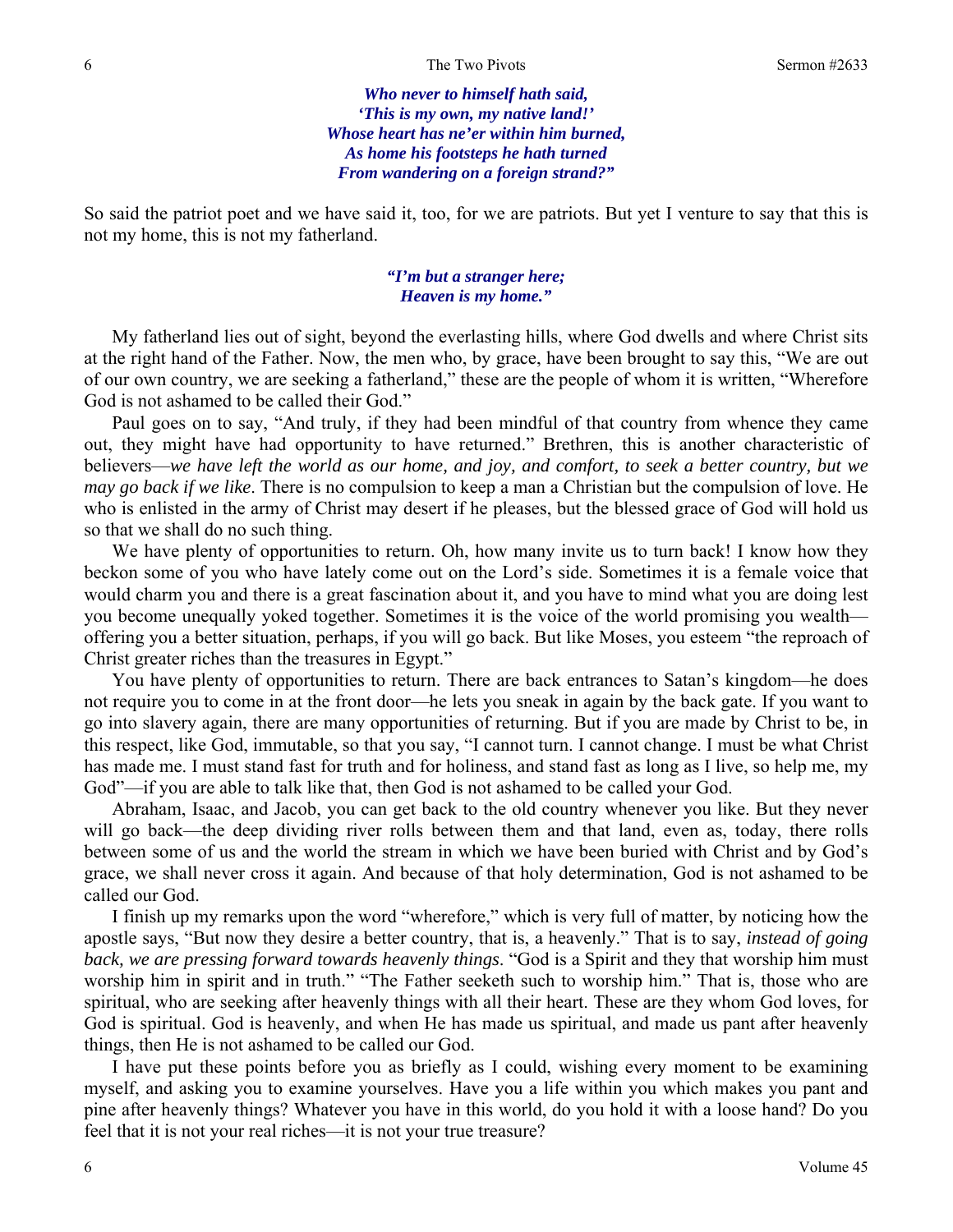You know that Abraham, Isaac, and Jacob were all rich men. God blessed them and gave them a great increase to all that they had, but still, they did not live simply to gather riches. They did not make that their chief delight. If you had asked them, they would have told you that they were inheritors of a mysterious covenant, by which God had bound Himself to be their God, and the God of their seed. And in that covenant was included the promise that Christ Himself should come out of their loins, and for Him they waited, and He was the hope of their spirit. Now, dear friends, if that is the case with you also, you can understand the meaning of my text, "Wherefore God is not ashamed to be called their God."

**II.** I must give but a few minutes to the second part of the text, yet it needs a good deal of thought, for it says, "for he hath prepared for them a city." The second pivot word is "FOR."

 Now go back again to the text in Exodus, "I am the God of Abraham, the God of Isaac, and the God of Jacob." Yet Paul says, "These all died," and we know that our Lord said to the Sadducees, "God is not the God of the dead, but of the living." Is He not ashamed to be called the God of Abraham, and Isaac, and Jacob, seeing that they all died? No, because they are not dead, though they died, "for he hath prepared for them a city." *These men, though they lived and died, and passed out of the world without having received the heritage, are not dead.* There is the glory of the matter.

 When they lay a-dying, the devil might have come and said to them, "Now, what have you got by your covenant with God? You left father, and mother, and everything that you had, and went and lived the separated life, and now you are dying out here—what have you got? Nothing but some little holes in the Cave of Machpelah, into which they will push your bodies. That is all that you have got."

 Oh, but the devil does not know. Or if he does, he is a liar, for they gained everything by that life of faith, for they still live and God has prepared a city for them. And they have entered that city now. Abraham, Isaac, and Jacob are at the very head of the celestial company, for our Lord said, "Many shall come from the east, and west, and shall sit down with Abraham, and Isaac, and Jacob in the kingdom of heaven."

 And by-and-by, Machpelah shall yield up her dead, and Abraham, and Sarah, and Isaac, and Jacob shall live again, in the fullest sense, for their bodies as well as their souls shall live again. And Joseph's bones, which he would not allow to lie in Egypt—for he would not let the Egyptians have a scrap of him—shall live, and thus, in their flesh, shall they see God and shall rejoice before Him. Therefore God is not ashamed to be called the God of these people who all died in faith because they are still living, and they shall continue to live forever and ever.

 Somebody may, perhaps, say that these people did not receive the promises. Well, they did not literally receive the fulfillment of them. They did not see Christ. They did not witness the descent of the Holy Ghost. They did not hear the Gospel preached. They did not see those wonders that they looked for—so is not God ashamed to be called the God of people who did not receive the promises after all? No, because "he hath prepared for them a city." *They have received the promises now* and they shall receive them yet more and more. God will yet cause the believer's life to be all blessing. Do not be afraid of the consequences of trusting in Christ—you may have the rough side of the road here, but what we sang, just now, is quite true,

> *"Afflictions may press me, they cannot destroy, One glimpse of His love turns them all into joy; And the bitterest tears, if He smile but on them, Like dew in the sunshine, grow diamond and gem.*

> *Let doubt, then, and danger my progress oppose, They only make heaven more sweet at the close; Come joy or come sorrow, whate'er may befall, An hour with my God will make up for them all."*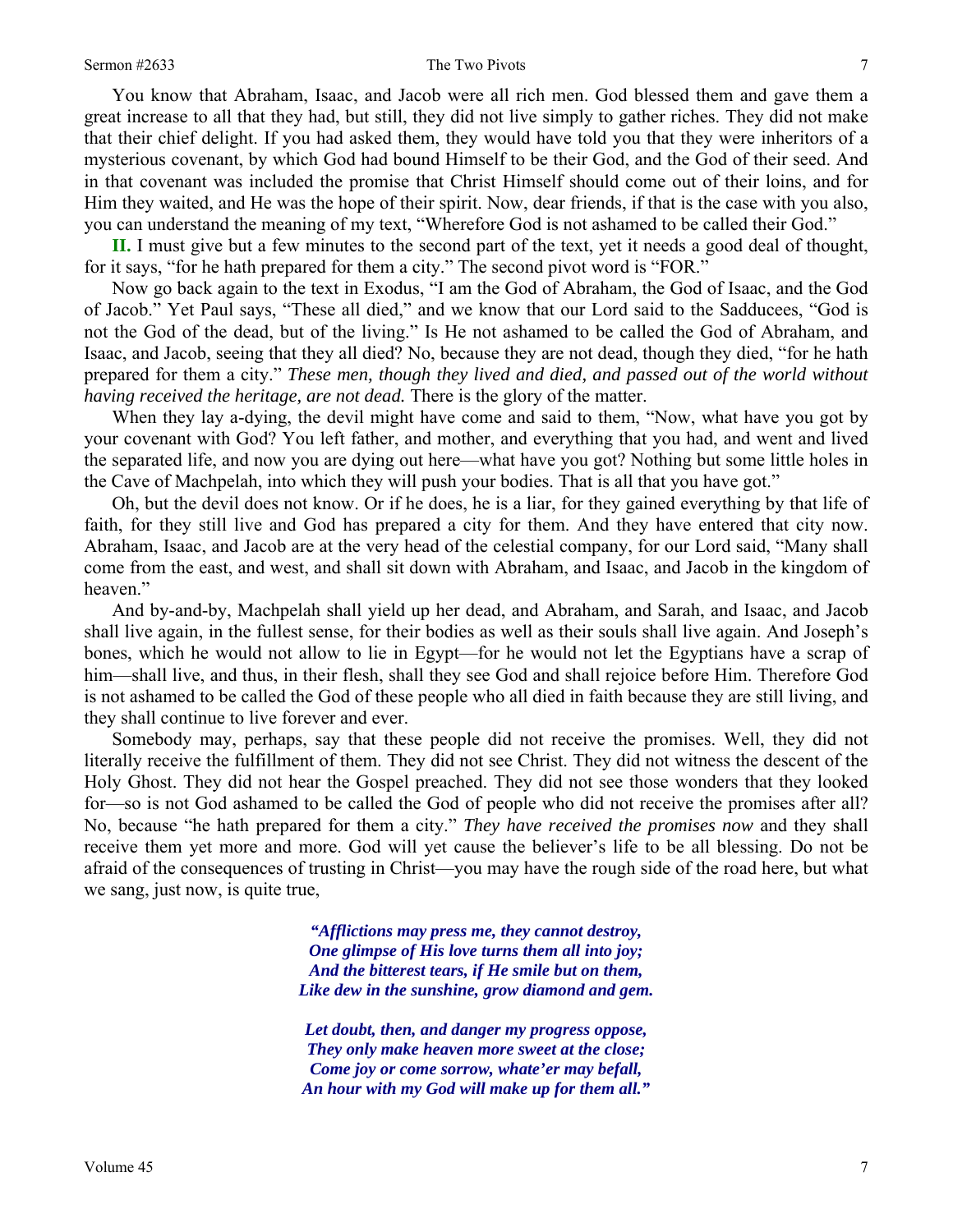If God gave to His children gall and wormwood to drink here—ay, if they never had anything but aches and pains from the moment of their conversion till they died—yet they would have the best of the bargain, after all, for there is an eternity of bliss in the heaven which is prepared for them.

 But further, these people were a sort of gypsies, always moving about and living in tents, different from everybody else. Yes, *they were strangers among the people where they dwelt.* And men often say of us now, that we cannot be content to go on as other people do. Those patriarchs were strangers, odd folk, peculiar people. Is not God ashamed to be called their God? No, because, now, they have gone where they are all right, for their manners and customs are exactly suitable to the place.

 A very dear old woman, whom I visited when she was dying, said to me, "One thing comforts me, sir, I do not think that God will ever send me among the wicked, for I never could get on in their company. The best times I have ever had were when I could sit with a few of the Lord's people and hear them talk about Him. And though I could not always be sure that I was myself a Christian, yet I was very much like them and I was very happy when I was with them. I think I shall go to my own company, sir."

 Yes, dear soul, and so she did. And if we are strangers here, we are going to that company where we shall not be strangers. They will understand our language when once we get across the river into the King's own country. "Wherefore God is not ashamed to be called their God," because they speak the language which He speaks, the language of His own courts—and He is not ashamed to say, "These are My people, and I own them before you all."

 Notice, yet again, that *these people were seekers and desirers all their lives.* "They seek a country." "They desire a better country." Is this a right state of heart for a Christian—to be always seeking and always desiring? Well, brethren, that is the state in which I often am and I wish still to keep in that condition—always seeking, always desiring.

 Whenever God gives me any spiritual blessing, I always seek more. And if He gives me more, I seek for more still. And if He gives me my heart's desire, I pray Him to enlarge my heart that I may desire some greater boon. For, in spiritual things, we may be as covetous as we like. We may say, "Not as though I had already attained, either were already perfect: but I follow after, if that I may apprehend that for which also I am apprehended of Christ Jesus. Brethren, I count not myself to have apprehended: but this one thing I do, forgetting those things which are behind, and reaching forth unto those things which are before, I press toward the mark for the prize of the high calling of God in Christ Jesus."

 And God is not ashamed to be called the God of those who are thus seeking and desiring, because He has laid up for them all that they seek, and He hath prepared for them all that they desire. I would be ashamed to set a poor person desiring if I could not gratify the desire. I would be ashamed to set a man seeking if I knew that he could not get what he sought after. But because God has prepared a city for these seekers and desirers, He is not ashamed to be called their God.

 As I stood, this evening, by the bedside of the dear brother whom I mentioned to you a little while ago, I could not help saying, "Here is a poor soul covered with boils and blains, but God is not ashamed to be called his God." And there may be a child of God who is very poor indeed, with hardly sufficient garments to cover him, but God is not ashamed to be called his God.

 Perhaps his own brother is ashamed to be called his brother. I have even known cases where men have been so wicked as to be ashamed of their own parents, because they were not so well off as themselves. But God is never ashamed of His poor people. Ay, and if God's people are persecuted, and ill-used, if they are covered with mud from head to foot, or if they are cast into prison, God is not ashamed to be called their God. In those days when God permitted His people to be fastened up to the cross, or when others were taken to the stake and burnt, and everybody hissed at them, and cast out their name as evil, and said that they were the offscouring of all things—God was not ashamed to be called their God.

 I am almost ashamed to say what I am going to say. I really feel my very heart blush that I should have to say it. I have known some professors who have been ashamed to call God their God. Is it not